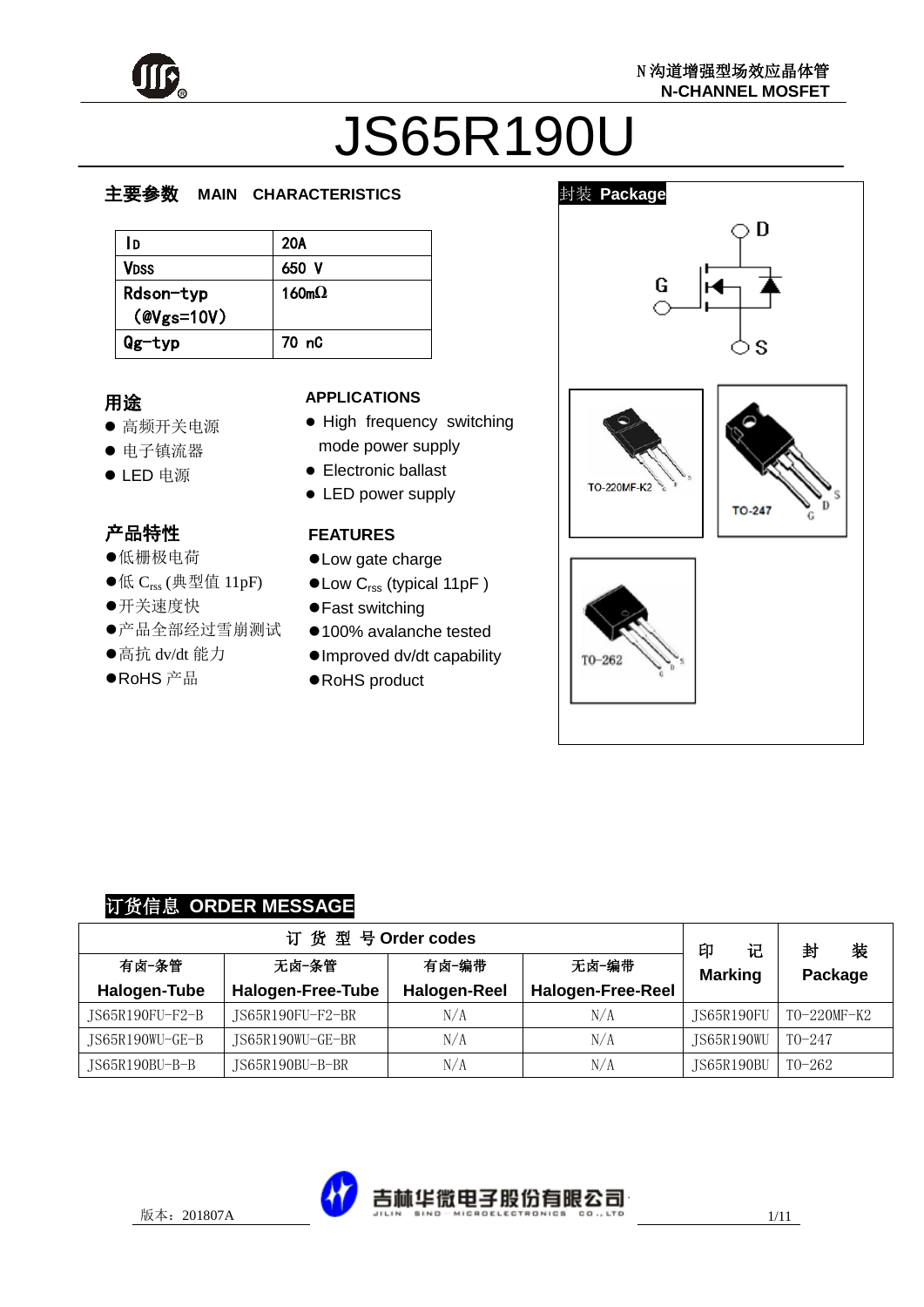

# 绝对最大额定值 **ABSOLUTE RATINGS** (Tc=25℃)

| 项<br>目                                                           | 号<br>符                             | 数<br>值<br><b>Value</b> |               | 单<br>位                |
|------------------------------------------------------------------|------------------------------------|------------------------|---------------|-----------------------|
| <b>Parameter</b>                                                 | <b>Symbol</b>                      | <b>JS65R190FU</b>      | JS65R190WU/BU | <b>Unit</b>           |
| 最高漏极一源极直流电压<br>Drain-Source Voltage                              | V <sub>DSS</sub>                   | 650                    |               | $\vee$                |
| 连续漏极电流                                                           | $T = 25^{\circ}$<br>$I_{\text{D}}$ | $20*$                  |               | A                     |
| <b>Drain Current</b><br>-continuous                              | T=100℃                             | $12.6*$                |               | A                     |
| 最大脉冲漏极电流(注1)<br>Drain Current - pulse<br>(note 1)                | I <sub>DM</sub>                    | $62*$                  |               | A                     |
| 最高栅源电压<br>Gate-Source Voltage                                    | $V$ <sub>GSS</sub>                 | ±30                    |               | $\vee$                |
| 单脉冲雪崩能量(注2)<br>Single Pulsed Avalanche<br>Energy (note 2)        | $E_{AS}$                           | 480                    |               | mJ                    |
| 雪崩电流(注1)<br>Avalanche Current (note 1)                           | $I_{AR}$                           | 3.5                    |               | A                     |
| 重复雪崩能量(注1)<br>Repetitive Avalanche<br>Energy (note 1)            | $E_{AR}$                           | 1                      |               | mJ                    |
| 二极管反向恢复最大电压变<br>化速率(注3)<br>Peak Diode Recovery dv/dt<br>(note 3) | dv/dt                              | 15                     |               | V/ns                  |
| 耗散功率                                                             | $P_D$<br>$T_c = 25^{\circ}$        | 32                     | 151           | W                     |
| Power Dissipation                                                | -Derate<br>above 25°C              | 0.29                   | 1.67          | $W$ / $\rm ^{\circ}C$ |
| 最高结温及存储温度<br>Operating and Storage<br><b>Temperature Range</b>   | $T_J$ , $T_{STG}$                  | $-55$ ~+150            |               | °C                    |
| 引线最高焊接温度<br>Maximum Lead Temperature<br>for Soldering Purposes   | $T_{L}$                            | 300                    |               | $^{\circ}$ C          |

\*漏极电流由最高结温限制

\*Drain current limited by maximum junction temperature

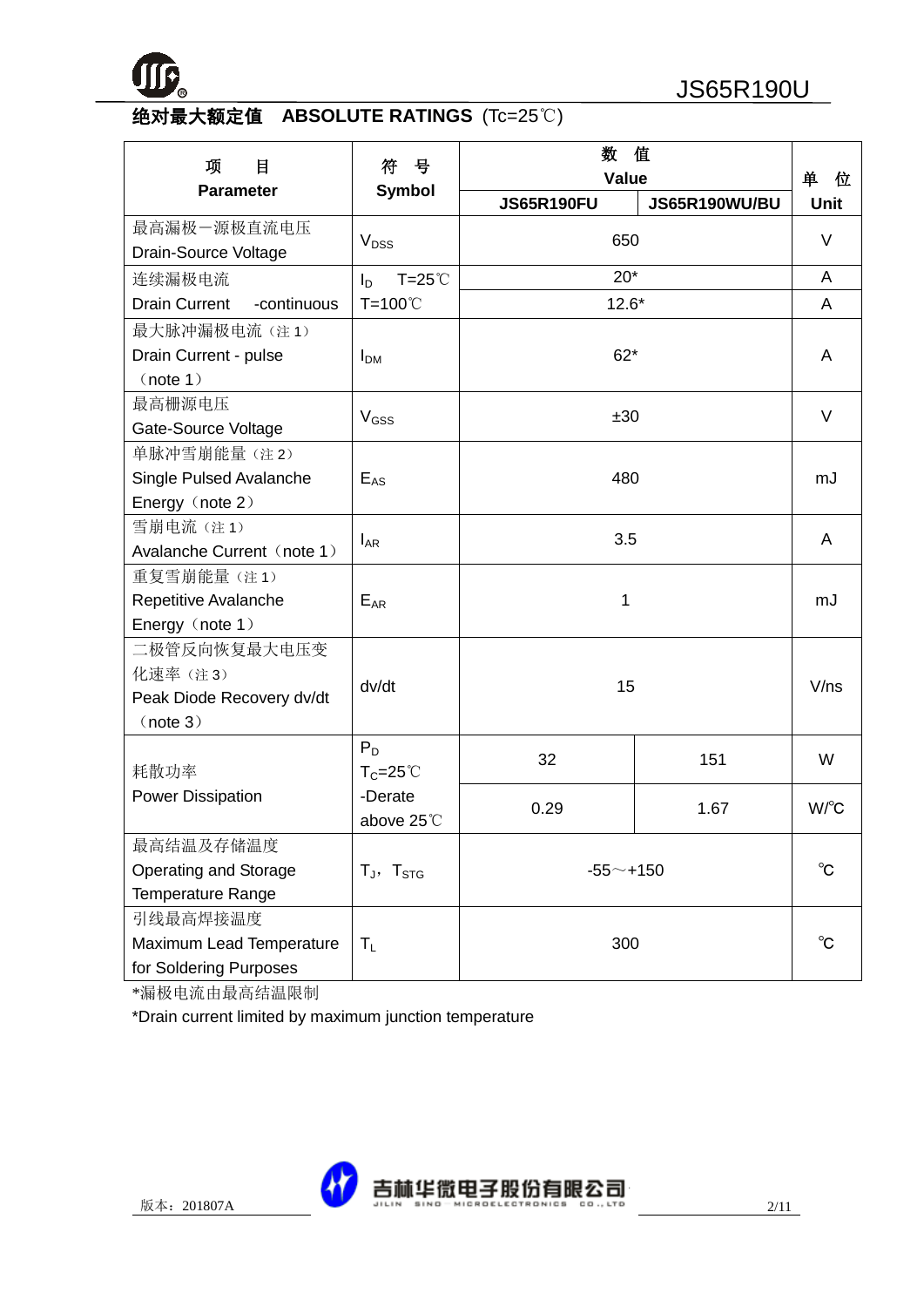

| 项<br>目                          | 号<br>符                       | 测试条件                                                              | 最小                       |                          |                          | 典型 最 大单 位            |
|---------------------------------|------------------------------|-------------------------------------------------------------------|--------------------------|--------------------------|--------------------------|----------------------|
| <b>Parameter</b>                | <b>Symbol</b>                | <b>Tests conditions</b>                                           | Min                      |                          |                          | Typ Max Units        |
| 关态特性 Off - Characteristics      |                              |                                                                   |                          |                          |                          |                      |
| 漏一源击穿电压                         | <b>BV</b> <sub>DSS</sub>     | $I_D = 250 \mu A$ , $V_{GS} = 0V$                                 | 650                      |                          |                          | $\vee$               |
| Drain-Source Voltage            |                              |                                                                   |                          | $\overline{\phantom{a}}$ |                          |                      |
| 击穿电压温度特性                        |                              | $\Delta BV_{DSS}/\Delta$  l <sub>D</sub> =250µA, referenced<br>to |                          |                          |                          |                      |
| Breakdown Voltage Temperature   | $\mathsf{T}_\mathsf{J}$      | $25^{\circ}$ C                                                    |                          | 0.65                     | $\overline{\phantom{0}}$ | $V$ <sup>o</sup> $C$ |
| Coefficient                     |                              |                                                                   |                          |                          |                          |                      |
| 零栅压下漏极漏电流                       |                              | $V_{DS} = 650V, V_{GS} = 0V,$                                     |                          |                          | 10                       | μA                   |
| Zero Gate Voltage Drain Current | I <sub>DSS</sub>             | $\mathsf{T}_{\mathbb C}$ =25˚ $\mathbb C$                         |                          |                          |                          |                      |
|                                 |                              | $V_{DS} = 650V, T_C = 125°C$                                      | $\overline{\phantom{a}}$ |                          | 100                      | μA                   |
| 正向栅极体漏电流                        |                              |                                                                   |                          |                          |                          |                      |
| Gate-body leakage current,      | $\mathsf{I}_{\mathsf{GSSF}}$ | $V_{DS} = 0V$ , $V_{GS} = 30V$                                    |                          |                          | 100                      | nA                   |
| forward                         |                              |                                                                   |                          |                          |                          |                      |
| 反向栅极体漏电流                        |                              |                                                                   |                          |                          |                          |                      |
| Gate-body leakage current,      | <b>I</b> GSSR                | $V_{DS} = 0V$ , $V_{GS} = -30V$                                   |                          |                          | $-100$                   | nA                   |
| reverse                         |                              |                                                                   |                          |                          |                          |                      |
| 通态特性 On-Characteristics         |                              |                                                                   |                          |                          |                          |                      |
| 阈值电压                            |                              | $V_{DS} = V_{GS}$ , $I_D = 250 \mu A$                             | 2.5                      | 3.5                      | 4.5                      | V                    |
| Gate Threshold Voltage          | $V_{GS(th)}$                 |                                                                   |                          |                          |                          |                      |
| 静态导通电阻                          |                              |                                                                   |                          |                          |                          |                      |
| <b>Static Drain-Source</b>      | $R_{DS(ON)}$                 | $V_{GS} = 10V$ , $I_D = 10A$                                      |                          | 160                      | 190                      | $m\Omega$            |
| On-Resistance                   |                              |                                                                   |                          |                          |                          |                      |
| 正向跨导                            |                              | $V_{DS} = 40V$ , $I_D = 10A$ (note 4)                             |                          | 16                       |                          | S                    |
| <b>Forward Transconductance</b> | <b>g</b> fs                  |                                                                   |                          |                          |                          |                      |
| 动态特性 Dynamic Characteristics    |                              |                                                                   |                          |                          |                          |                      |
| 输入电容                            |                              | $V_{DS} = 25V$ ,                                                  |                          | 1445                     |                          |                      |
| Input capacitance               | $C_{\text{iss}}$             | $V_{GS} = 0V$ ,                                                   |                          |                          |                          | pF                   |
| 输出电容                            |                              | $f=1.0MHz$                                                        |                          | 371                      |                          | pF                   |
| Output capacitance              | $C_{\rm oss}$                |                                                                   |                          |                          |                          |                      |
| 反向传输电容                          |                              |                                                                   |                          | 11                       |                          | pF                   |
| Reverse transfer capacitance    | $\mathrm{C_{rss}}$           |                                                                   |                          |                          |                          |                      |



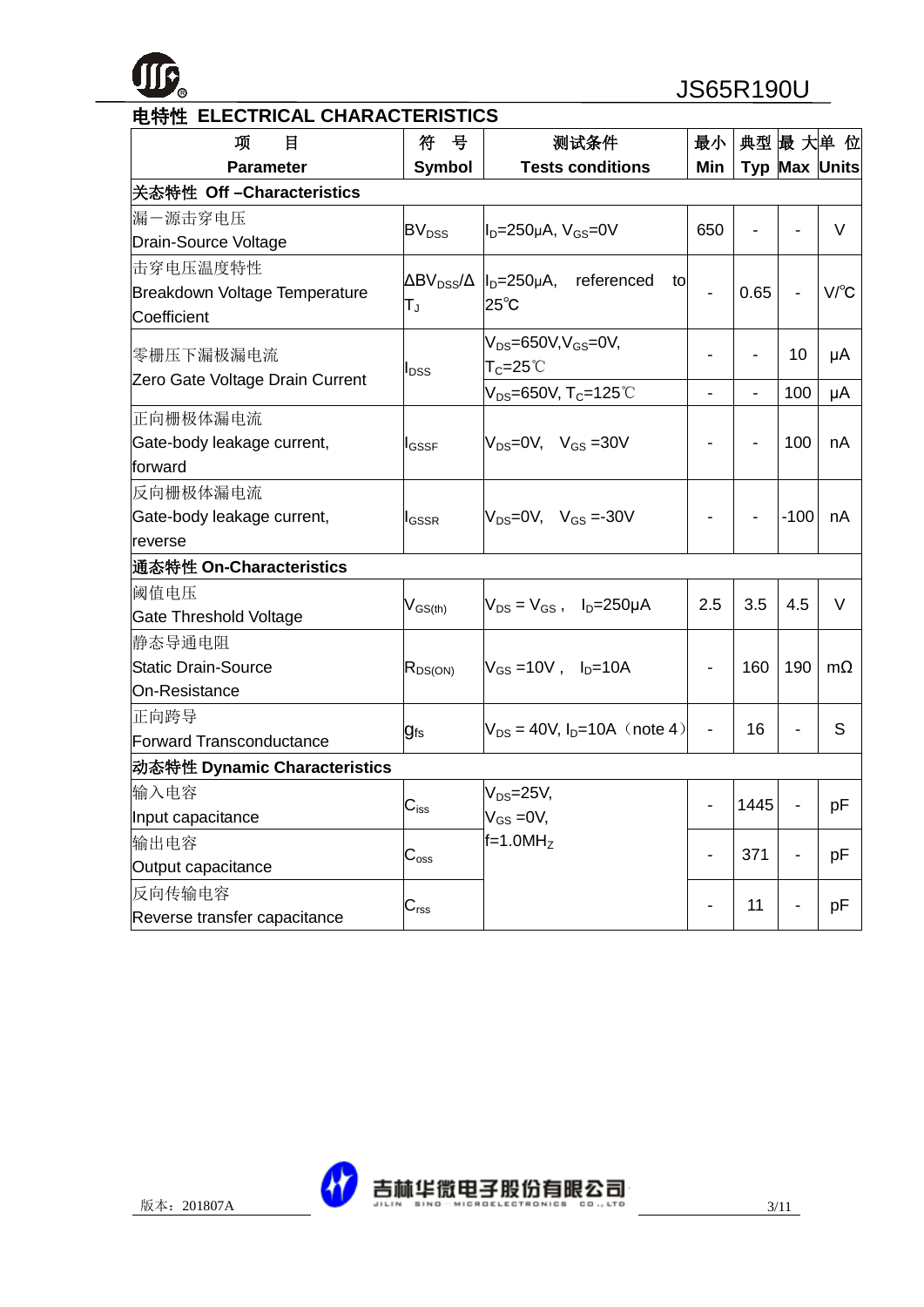# 电特性 **ELECTRICAL CHARACTERISTICS**

| 开关特性 Switching Characteristics                                        |                             |                                        |                |     |                |                 |
|-----------------------------------------------------------------------|-----------------------------|----------------------------------------|----------------|-----|----------------|-----------------|
| 延迟时间 Turn-On delay time                                               | $t_d$ (on)                  | $V_{DD} = 400V, I_D = 10A, R_G = 20Ω,$ | $\blacksquare$ | 16  | $\blacksquare$ | ns              |
| 上升时间 Turn-On rise time                                                | lt,                         | (note 4, 5)                            | $\blacksquare$ | 12  |                | ns              |
| 延迟时间 Turn-Off delay time                                              | $t_d$ (off)                 |                                        | -              | 112 | $\blacksquare$ | ns              |
| 下降时间 Turn-Off Fall time                                               | t <sub>f</sub>              |                                        |                | 9   |                | ns              |
| 栅极电荷总量 Total Gate Charge                                              | $\mathsf{Q}_{\text{g}}$     | $V_{DS} = 480V$ ,                      |                | 70  | 91             | nC              |
| 栅一源电荷 Gate-Source charge                                              | $\mathsf{Q}_{\mathsf{gs}}$  | $ID=10A$                               |                | 7.8 |                | nC              |
| 栅一漏电荷 Gate-Drain charge                                               | $\mathsf{Q}_{\mathsf{gd}}$  | $V_{GS} = 10V$<br>(note 4, 5)          |                | 9   |                | nC              |
| 漏一源二极管特性及最大额定值 Drain-Source Diode Characteristics and Maximum Ratings |                             |                                        |                |     |                |                 |
| 正向最大连续电流                                                              |                             |                                        |                |     |                |                 |
| Maximum Continuous Drain                                              | $I_{\rm S}$                 |                                        |                |     | 20             | A               |
| -Source Diode Forward Current                                         |                             |                                        |                |     |                |                 |
| 正向最大脉冲电流                                                              |                             |                                        |                |     |                |                 |
| Maximum Pulsed Drain-Source                                           | 60<br>$I_{\text{SM}}$       |                                        |                |     | A              |                 |
| Diode Forward Current                                                 |                             |                                        |                |     |                |                 |
| 正向压降                                                                  |                             |                                        |                |     |                |                 |
| Drain-Source Diode Forward                                            | $\mathsf{V}_{\texttt{SD}}$  | $V_{GS} = 0V$ , $I_S = 20A$            |                | 1   | 1.5            | $\vee$          |
| Voltage                                                               |                             |                                        |                |     |                |                 |
| 反向恢复时间                                                                |                             |                                        |                |     |                |                 |
| Reverse recovery time                                                 | $t_{rr}$                    |                                        |                | 475 |                | ns              |
| 反向恢复电荷                                                                |                             | $V_{GS}=0V$ , $I_S=20A$                |                | 5.9 |                |                 |
| Reverse recovery charge                                               | $\mathsf{Q}_{\mathsf{rr}}$  | $dl_F/dt = 100A/\mu s$<br>(note 4)     |                |     |                | $\upmu\text{C}$ |
| 反向恢复峰值电流                                                              |                             |                                        |                | 24  |                | A               |
| Peak Reverse Recovery Current                                         | $\mathsf{I}_{\mathsf{rrm}}$ |                                        |                |     |                |                 |

#### 热特性 **THERMAL CHARACTERISTIC**

| 项<br>目                       | 号<br>符     | 最大 Max            |                      | 单<br>位 |
|------------------------------|------------|-------------------|----------------------|--------|
| <b>Parameter</b>             | Symbol     | <b>JS65R190FU</b> | <b>JS65R190WU/BU</b> | Unit   |
| 结到管壳的热阻                      |            |                   |                      |        |
| Thermal Resistance, Junction | $Rth(i-c)$ | 3.92              | 0.86                 | °C/W   |
| to Case                      |            |                   |                      |        |
| 结到环境的热阻                      |            |                   |                      |        |
| Thermal Resistance,          | $Rth(i-A)$ | 80                | 62                   | °C/W   |
| <b>Junction to Ambient</b>   |            |                   |                      |        |

#### 注释:

1:脉冲宽度由最高结温限制

2: Vgs=10V, V<sub>DD</sub>=50V, R<sub>G</sub>=25 Ω, 起始结温  $T_J=25$  ℃

# 3: I<sub>SD</sub>≤20A,di/dt≤300A/µs,VDD≤BV<sub>DSS</sub>, 起始结温  $T_J=25$  °C

- 4:脉冲测试:脉冲宽度≤300μs,占空比≤2%
- 5:基本与工作温度无关
- $\overline{M}$   $\overline{A}$ : 201807A 4/11
- Notes:
- 1: Pulse width limited by maximum junction temperature
- 2: Vgs=10V, V<sub>DD</sub>=50V, R<sub>G</sub>=25 Ω, Starting T<sub>J</sub>=25°C
- 3: I<sub>SD</sub>≤20A,di/dt≤300A/µs,VDD≤BV<sub>DSS</sub>, Starting T<sub>J</sub>=25°C
- 4: Pulse Test: Pulse Width ≤300µs, Duty Cycle≤2%
- 5: Essentially independent of operating temperature

吉林华微电子股份有限公司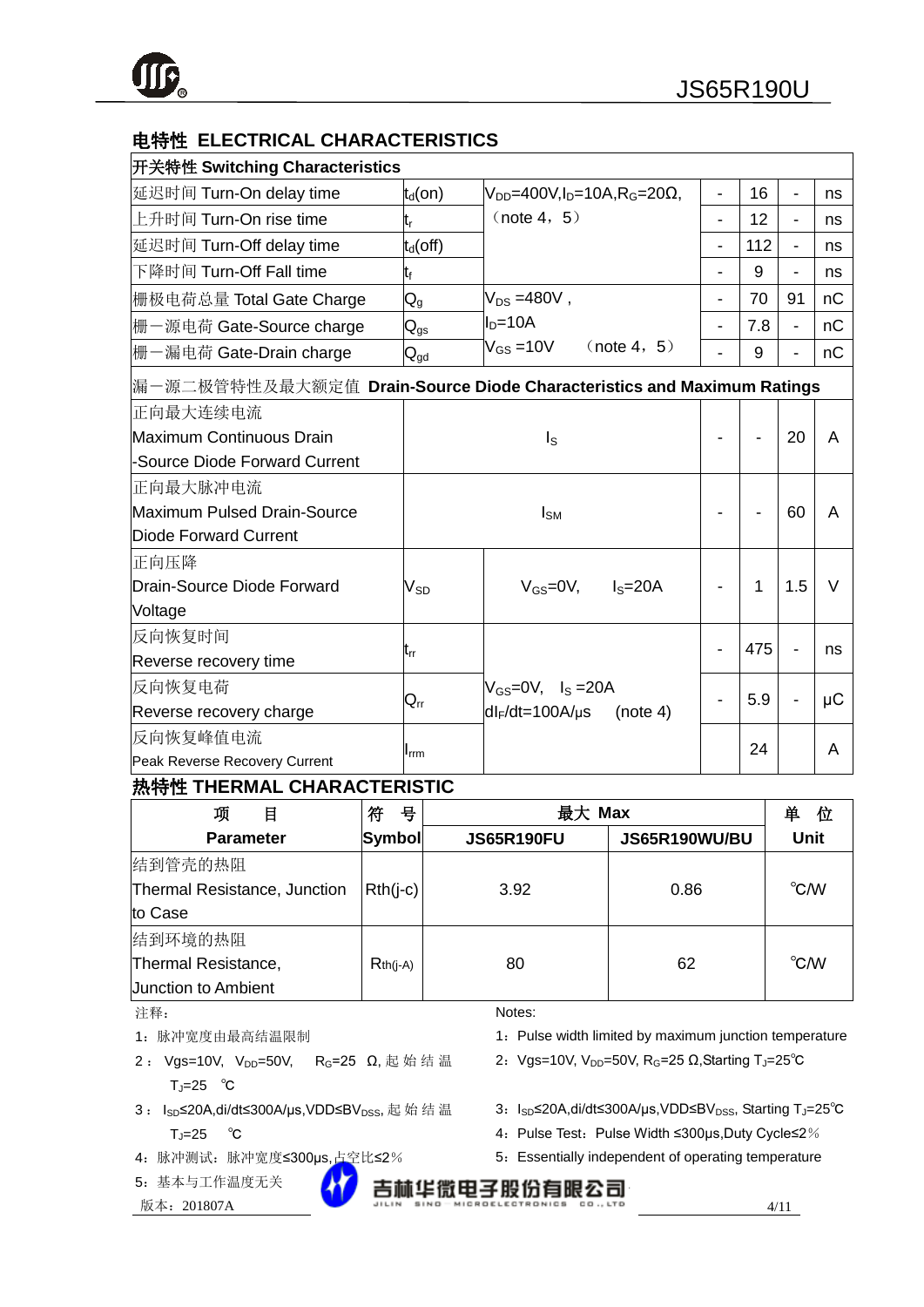

# 特征曲线 **ELECTRICAL CHARACTERISTICS (curves)**

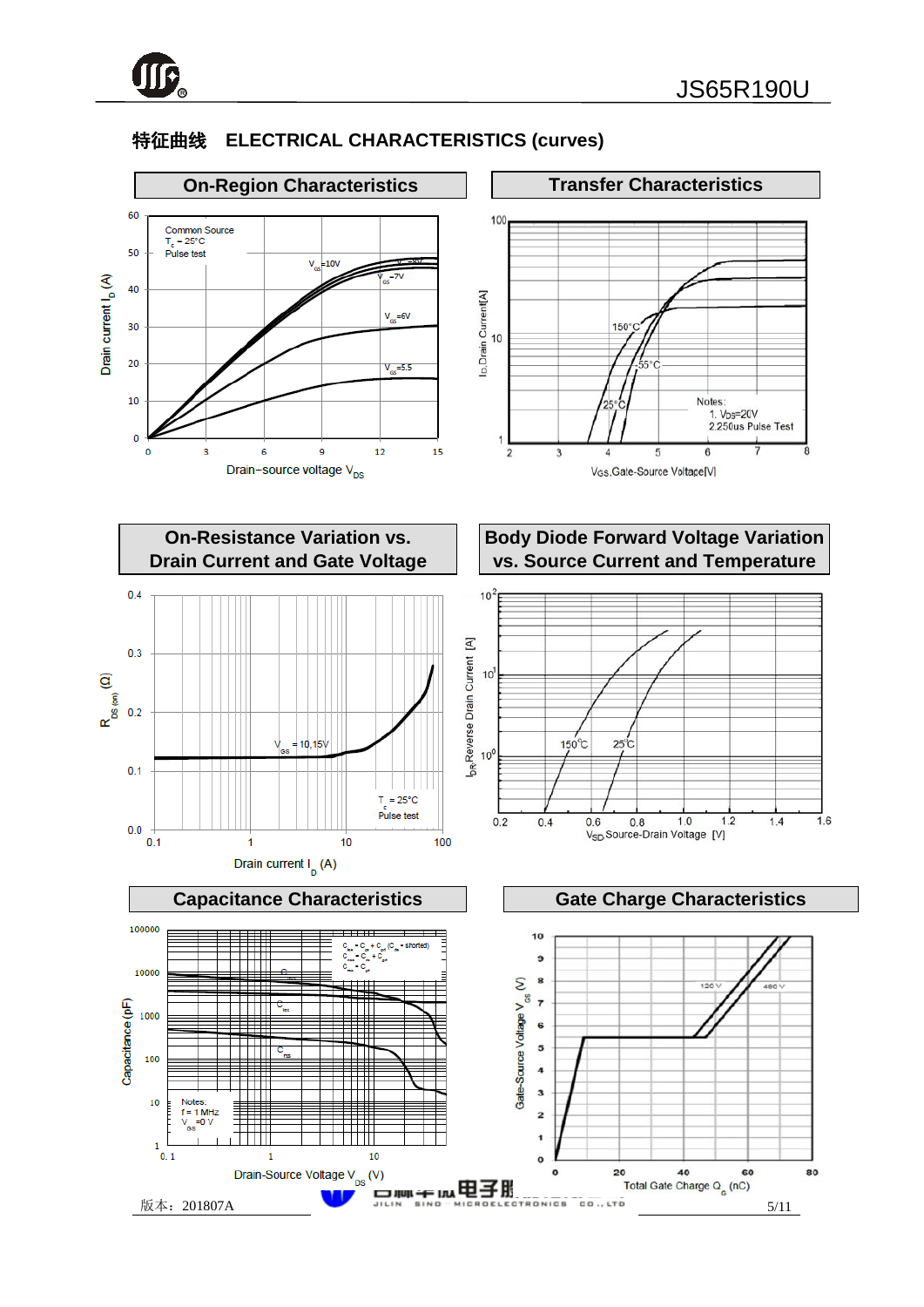

# 特征曲线 **ELECTRICAL CHARACTERISTICS (curves)**



Duty  $= t/1$  $(t) = 3.6^{\circ}$ C/W

 $1.0E - 01$ 

 $1.0E + 00$ 

 $1.0E + 01$ 

 $1111$ 

 $1.0E + 02$ 

z

1.0E-02

Pulse Width t (s) 版本:201807A 6/11

1.0E-03

1.0E-04

1.0E-05

1.0E-02

1.0E-03

1.0E-06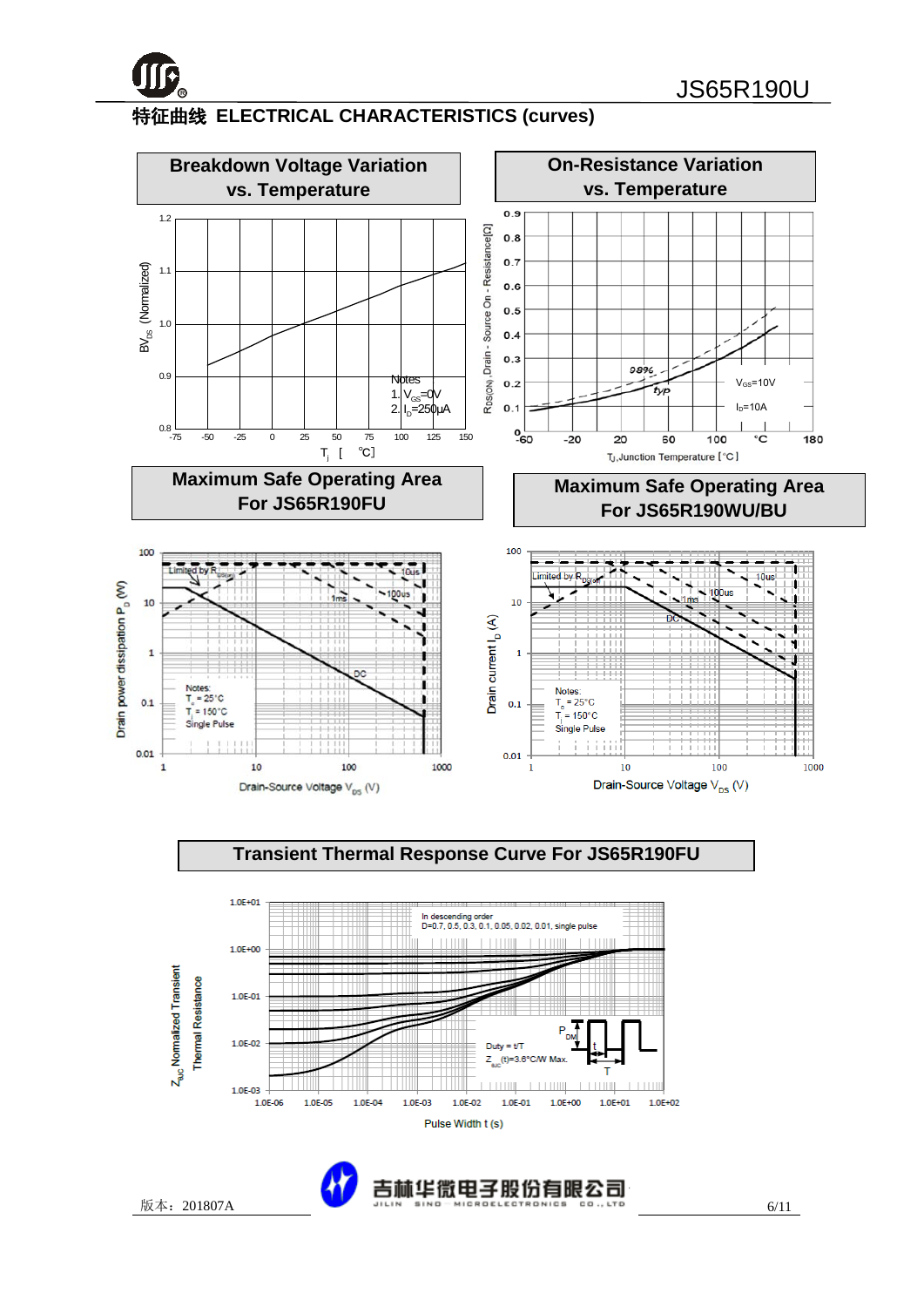

# **Transient Thermal Response Curve For JS65R190WU/BU**



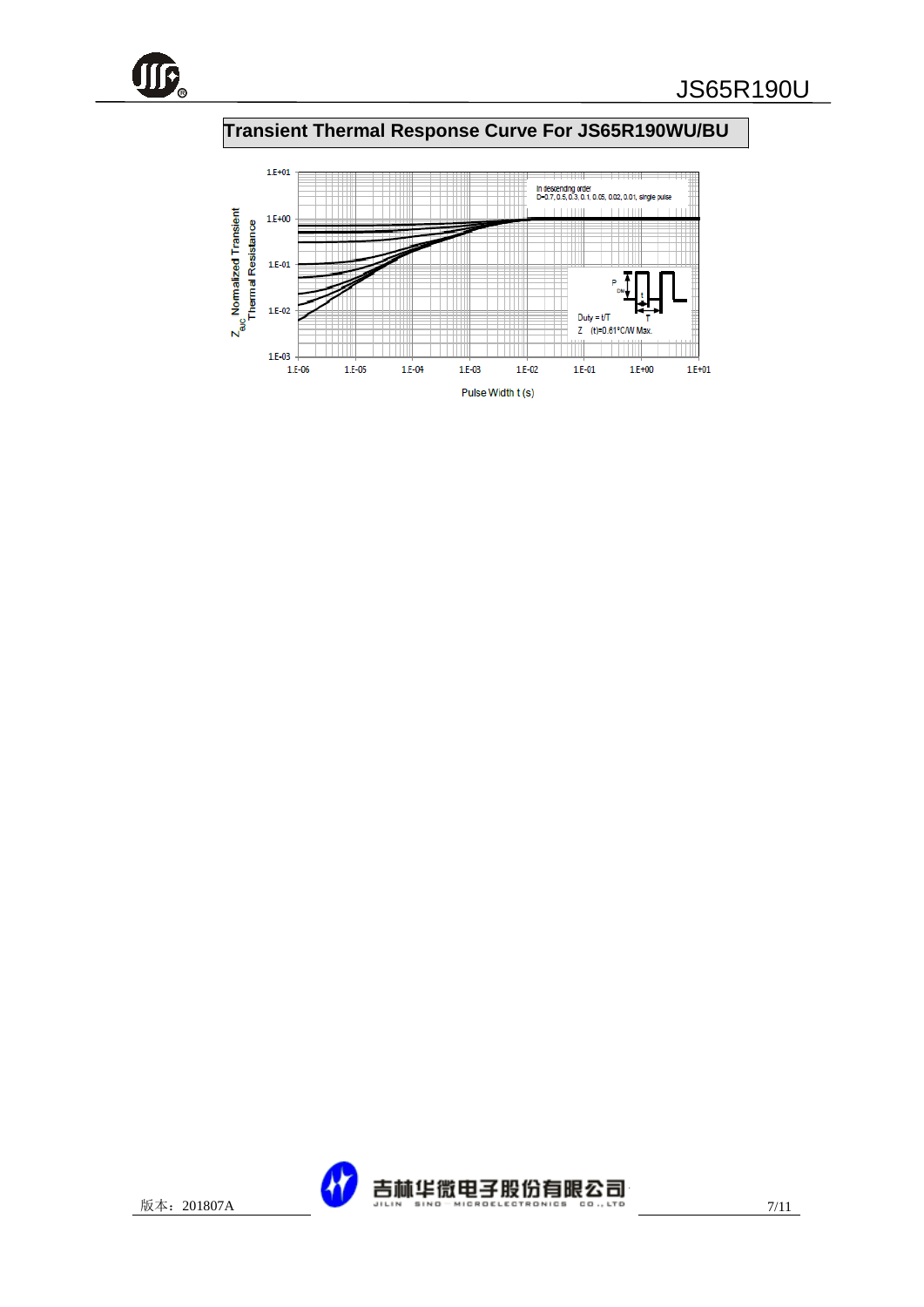

# 外形尺寸 **PACKAGE MECHANICAL DATA**

£.

C

c

 $Q1$ 

Þ

# **TO-220MF-K2**

单位 **Unit**:**mm**



|               | mm    |          |  |  |
|---------------|-------|----------|--|--|
| <b>SYMBOL</b> | MIN   | MAX      |  |  |
| A             | 4.5   | 4.9      |  |  |
| B             |       | 1.27     |  |  |
| b             | 0.59  | 0.79     |  |  |
| c             | 0.45  | 0.60     |  |  |
| D             | 15.67 | 16.07    |  |  |
| D1            | 8.97  | 9.37     |  |  |
| е             |       | 2.54TYPE |  |  |
| E             | 9.96  | 10.36    |  |  |
| F             | 2.34  | 2.74     |  |  |
|               | 12.65 | 13.35    |  |  |
| Ll            | 1.80  | 2. 20    |  |  |
| Q             | 3.2   | 3.4      |  |  |
| Q1            | 2.56  | 2.96     |  |  |
| ΦР            | 3.08  | 3.28     |  |  |

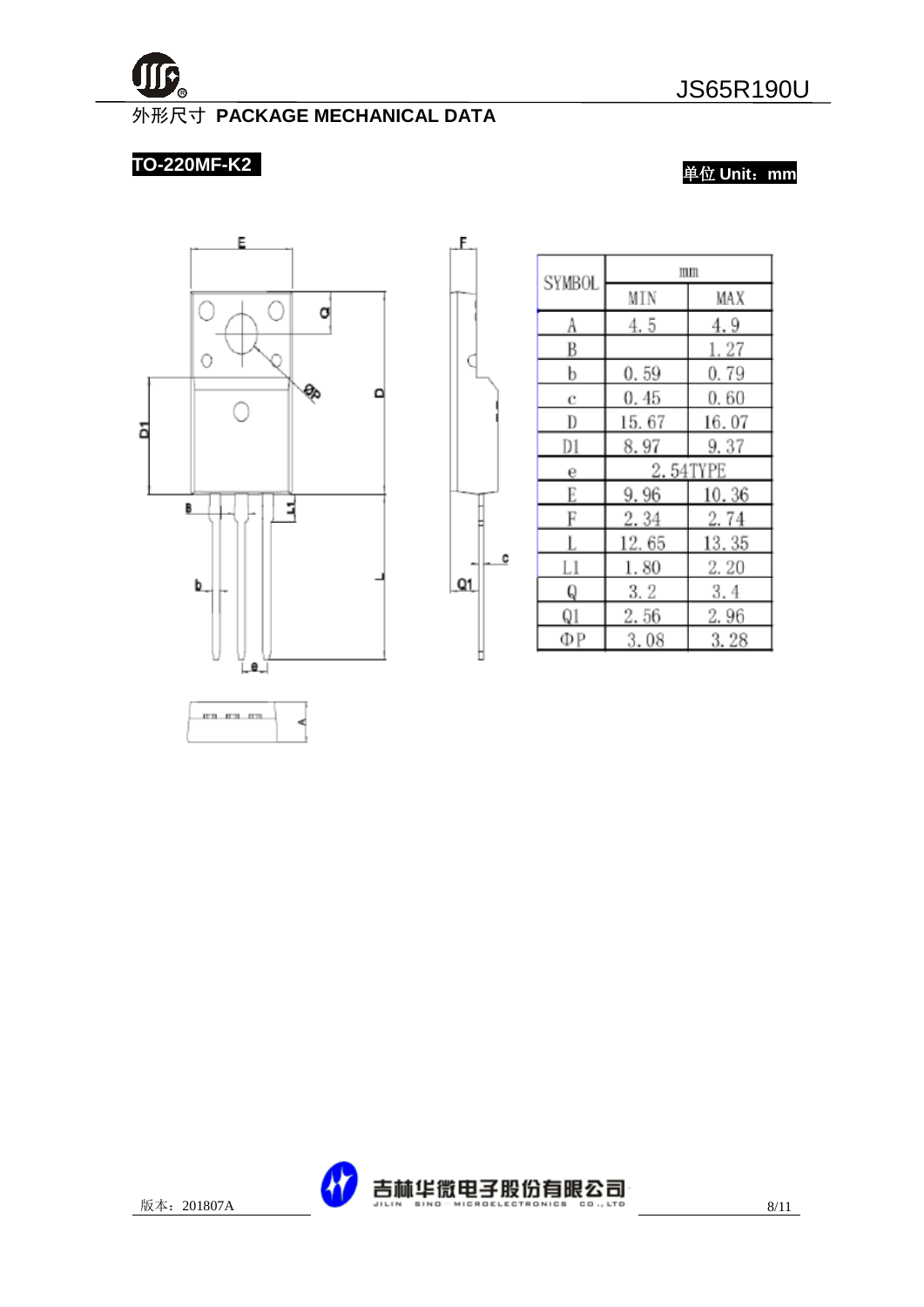

# 外形尺寸 **PACKAGE MECHANICAL DATA**

 $\overline{c}$ 

**TO-247** 单位 **Unit** :**mm**





| 符号        |            |       |
|-----------|------------|-------|
| symbol    | <b>MIN</b> | MAX   |
| A         | 4.90       | 5.10  |
| В         | 2.95       | 3.35  |
| <b>B1</b> | 1.95       | 2.35  |
| þ         | 1.15       | 1.35  |
| C         | 0.50       | 0.70  |
| D         | 20.90      | 21.10 |
| E         | 15.70      | 15.90 |
| 6         | 5.34       | 5.54  |
| F         | 1.90       | 2.10  |
| L         | 19.40      | 20.40 |
| L2        | 4.03       | 4.23  |
| Q         | 6.00       | 6.40  |
| Q1        | 2.30       | 2.50  |
| P         | 3.50       | 3.70  |

m m m

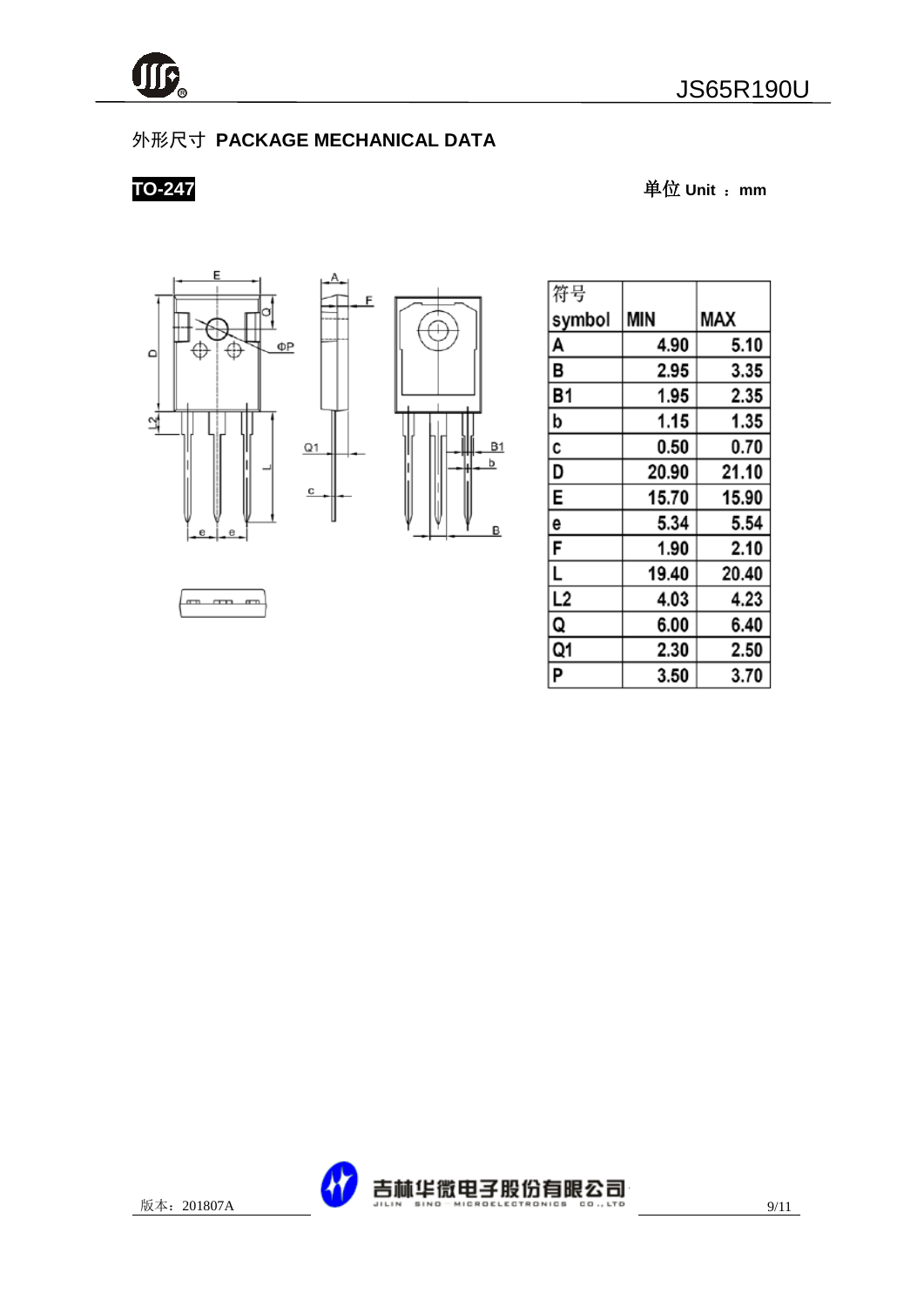

# 外形尺寸 **PACKAGE MECHANICAL DATA**

**TO-262** 单位 **Unit** :**mm**



| 符号<br>symbol | ΜIΝ   | MAX   |
|--------------|-------|-------|
| Α            | 4.40  | 4.90  |
| В            | 1.10  | 1.40  |
| b            | 0.70  | 0.95  |
| С            | 0.30  | 0.60  |
| с1           | 0.33  | 0.63  |
| D2           | 8.20  | 9.20  |
| Ε            | 9.60  | 10.50 |
| е            | 2.39  | 2.69  |
| F            | 1.20  | 1.35  |
| L            | 13.11 | 14.61 |
| L2           | 3.55  | 4.05  |
| Q            | 1.10  | 1.40  |
| Q1           | 2.65  | 2.85  |